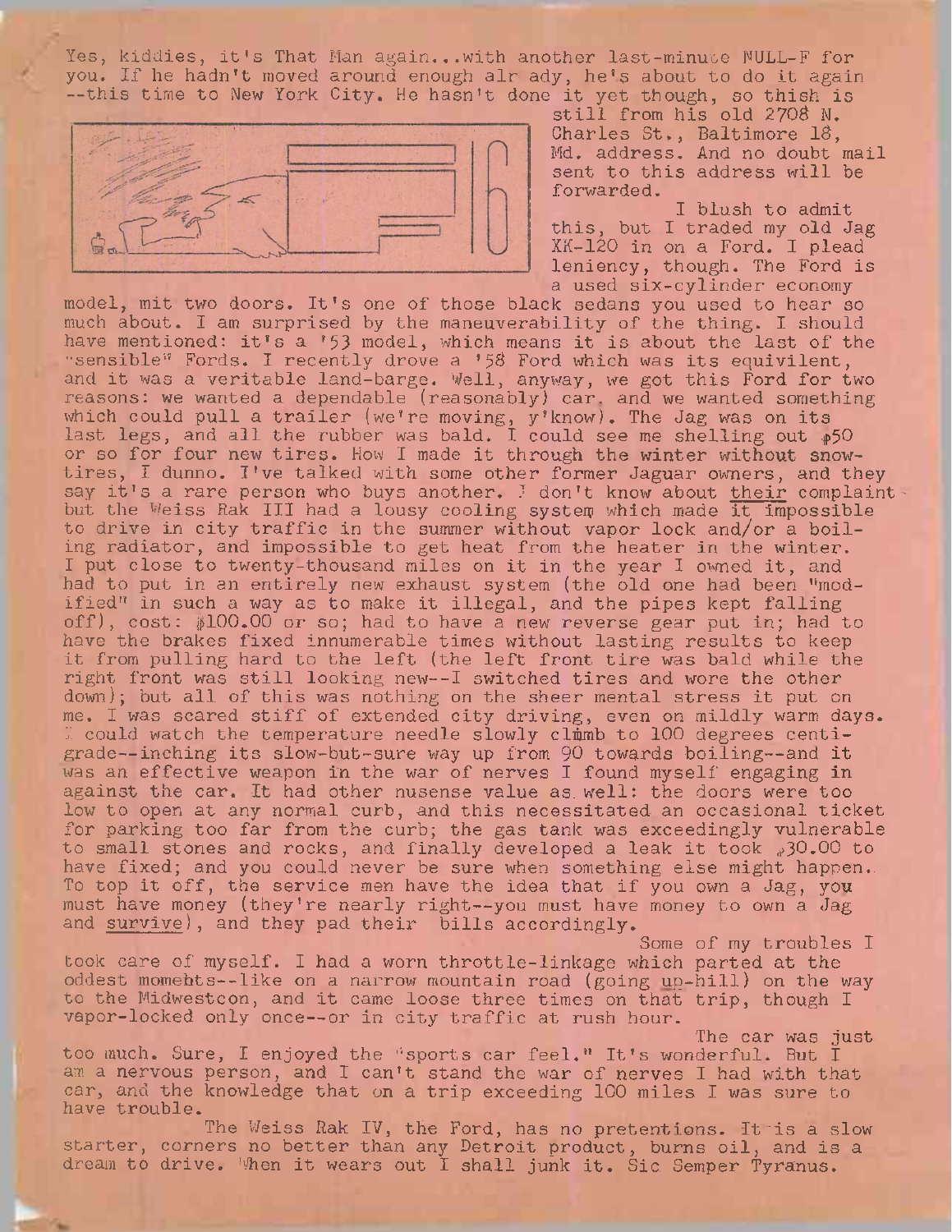I WOULD URGE that all of you read' Evans' CELEPHAIS this time, especially the section under "The Fantasy Amateur". <sup>I</sup> have compared the '

handwritten letters of William Lance with those of George Wetzel, and am willing to swear that though George has made an attempt to disguise his handwriting that the two are one and the same. If my assurance to that respect isn't enough, one glance at the content of Lance's letters is enough to show that if he isn't Wetzel--an unlikely circumstance--he's equally bad.

It would be pointless to say that Larry Stark and I never pubbed a pro-Commie fanzine, but "we didn't. I think the zine referred to is STELLAR which was circulated through FAPA. In it we featured THE DEATH OF SCIENCE FICTION;, a round-robin serial in which fandom was grouped with other liberal (not commie) minorities and'persecuted by a McCarthy-type. We cast■"George" (no last name) in the role of spy-in-the-fan-ranks, a minor-grade villian. No doubt Letzel/Lance felt this bitterly. At any rate, if any of you have forgotten his letters in GEMZINE (in which he grouped Stark, Silverberg, Ellison, and others as a pro-Commie cell!), this should be reminder enough that he is totally undesirable, under ANY name, and that you should cast your vote in favor of the Waiting-List Amendment which will be coming up, and then vote against Wetzel in all his incarnations. The man is a dangerous fool.

THE BNF OF IZ, a novellette approaching 20,000 words in length, and written by "Carl Brandon" (Terry Carr and Ron Ellik), is now for sale  $(35¢)$  from me. This is a 32-page (counting covers) illustrated (three pics) single-volume edition limited to two hundred:numbered copies. Everyone who has read it has praised it highly. It ranks second probably, only to THE ENCHANTED DUPLICATOR as a fannish fable. It is already selling well, so I'd suggest you send me 35¢ for a copy while they're left. I'll be selling this at the Detention, and <sup>I</sup> doubt if theye'll be many left after that.

<sup>I</sup> HAVEN'<sup>T</sup> PUT MUbH into FAPA lately, but it's not like I'm going gafia or . anything. True, being OE and getting to read the zines ahead of time'has sort of taken the edge off of the mailing, but, well, you see'I'm pubbing a monthly fanzine, and... VOID is the name, and I coedit it with the publisher of the first thirteen issues, Greg Benford. It's had three issues so far under me, with a fourth coming up. You'll find a number of FAPAns, like, for instance Harry Warner and Larry Stark, represented therein, and I think its personality is compatible with the average FAPAns. Try a copy. Free for letters of comment.

SO MUCH FOR COMMERCIALS, and it is time to thank y'all for voting me into the top ten this year--even if you did tie me with my Nemesis, G.M.Carr. Someone pointed out that a few of the votes for the FA should have been applied to me to put me ahead; but. I'm gallant--I'll share the spot of.honor with Gerty.

While I think of it, I want to chastise Gem for her bit about don't <sup>I</sup> ever smile, which she was propounding a while back. I have Seen The Error Of My Ways (thanks, Boyd) and she won't be getting much space in -F any more, but really, Gertrude, I must rap yourknuckles for that bit of blather, especially since you are yourself in such a precarious position: having more times than one-risen to do battle with a jest, the humor of which escaped only you. Three, instances with Raeburn, Speer, and Willis, leap to mind. Undoubtedly most FAPAns can site other examples of your outstandingly selective blindness. I wave a finger in your face, Gem. Tch, tch, tch.

it was but the work of a moment to wipe the blood from my finger....

**Marchan Market**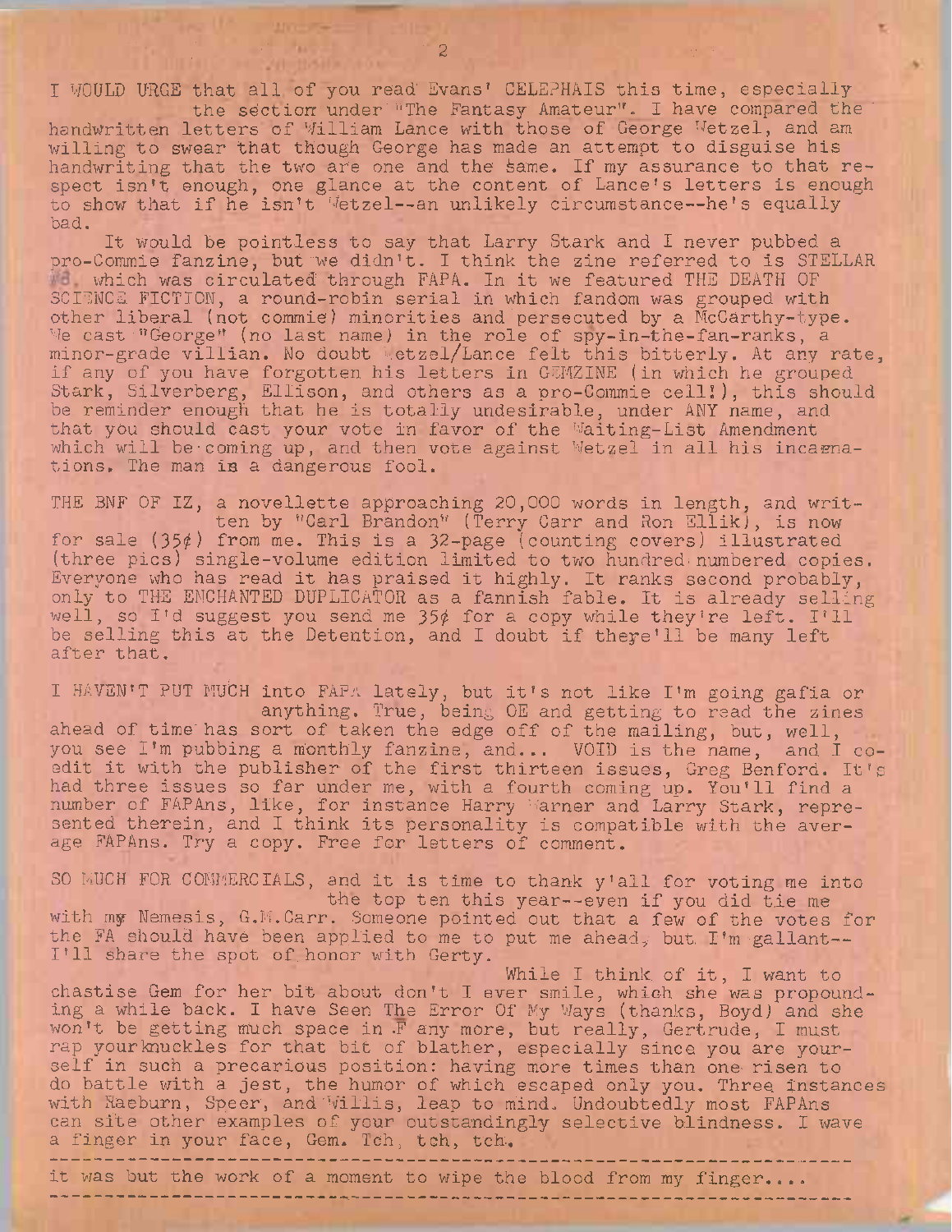<sup>I</sup> DON'T THINK THERE'LL BE any mailing comments from me this time. I have read the mailing in so many installments that

I haven't the energy to reread for comment-purposes. I may skim through later on and make a few comments, but for the main, I think I'll leave them for Sylvia.

This mailing marks the debut of my wife as a joint member, and her zine is totally her own work. Sylvia is determined not to be known as Mrs. Ted White, but to be a person of separate identity. This I rather sympathize with and support. Sylvia before she married me published two outstanding issues of FLAFAN, which she is continuing, despite setbacks, and the third issue of which should be around before too long. She's got a lot of talent and I hope to see her pour a lot of it into FAPA. It should keep our ratings up in the Egoboo Poll, anyway...

YES, HARRY WARNER, Saxophones more often than not are played with a vibrato. In fact, I've never heard a jazz sax totally devoid of one, though some of the West Coast jazzmen, Paul Desmond particularly, come close to it. Without vibrato it sounds rather like a pure clarinet in tone, though different in timbre, pitch, etc. The harshness, or raspiness some men use is a form of vibrato. A vibrato, of course, can be produced on any reed instrument, in the manner that Sylvia explains. Someone in this mailing (Fred Smith, I think) says that modern jazzmen don'<sup>t</sup> use it any more. This is incorrect. Smith is probably thinking of the Fest Coast school, a movement which is now fairly well assimilated into the mainstream again. But the modern sax men: Giuffre, Rollins, Coletrain, etc., all have pronounced vibratos. Of all the East Coast men, only Gigi Gryce occasionally drops it. I persist in thinking that Harry is carrying snobbishness to new limits in his pronouncements about the value of saxophones in music, and jazz in general. But I know better than to send another tape to him. I do suggest, Harry, that you listen to the Columbia Ip of Leonard Bernstein's WHAT IS JAZZ. It has a sax with and without vibrato for comparison.

AFTER READING Gemzine, I went back and reread that Heinlein broadside, and I've been thinking about it all. The conclusions I've come up with are twofold: First, there seems to be no necessity for developing more nuclear bombs. We now have big enough ones to obliterate Russia without further experimentation, and it seems silly to say "they'll make better bombs if we stop testing". The fact that the Huskies are now advocating banning tests seems a safe enough indication that they are aware that no more need exists, and are probably now diverting their work to tests of other varieties—like missies. Every time we "test" <sup>a</sup> bomb (that's <sup>a</sup> ridiculous way to put it—you either use it or not; you don't 'test' it to see if it'll work, and if it does, put it away to use later) we use up another million or so dollars of tax-paid money. I think it's prohibitively expensive. Second: the monetary expense is nill compared to the expense to the human race from wide-spread radiation poisoning. We are not only condemning our children to hideous lives (a fact which troubles me more than slavery) as radiation victims, we are poisoning ourselves. Give the Russians credit: they want to conquer the world, but they don't want it to be dead by then. And they'd rather conquer it economically, and through economic control.

All this hoopla about "let's all committ suicide and murder our children rather than surrender to those unspeakable Commies" is so much hysterical nonsense. We're not suiciding just ourselves, we're murdering the human race. And the human race, even in slavery, is better than none at all.

What Heinlein and GMC and others of their ilk have overlooked it that man-made governments are terribly impermenant, and dictat-